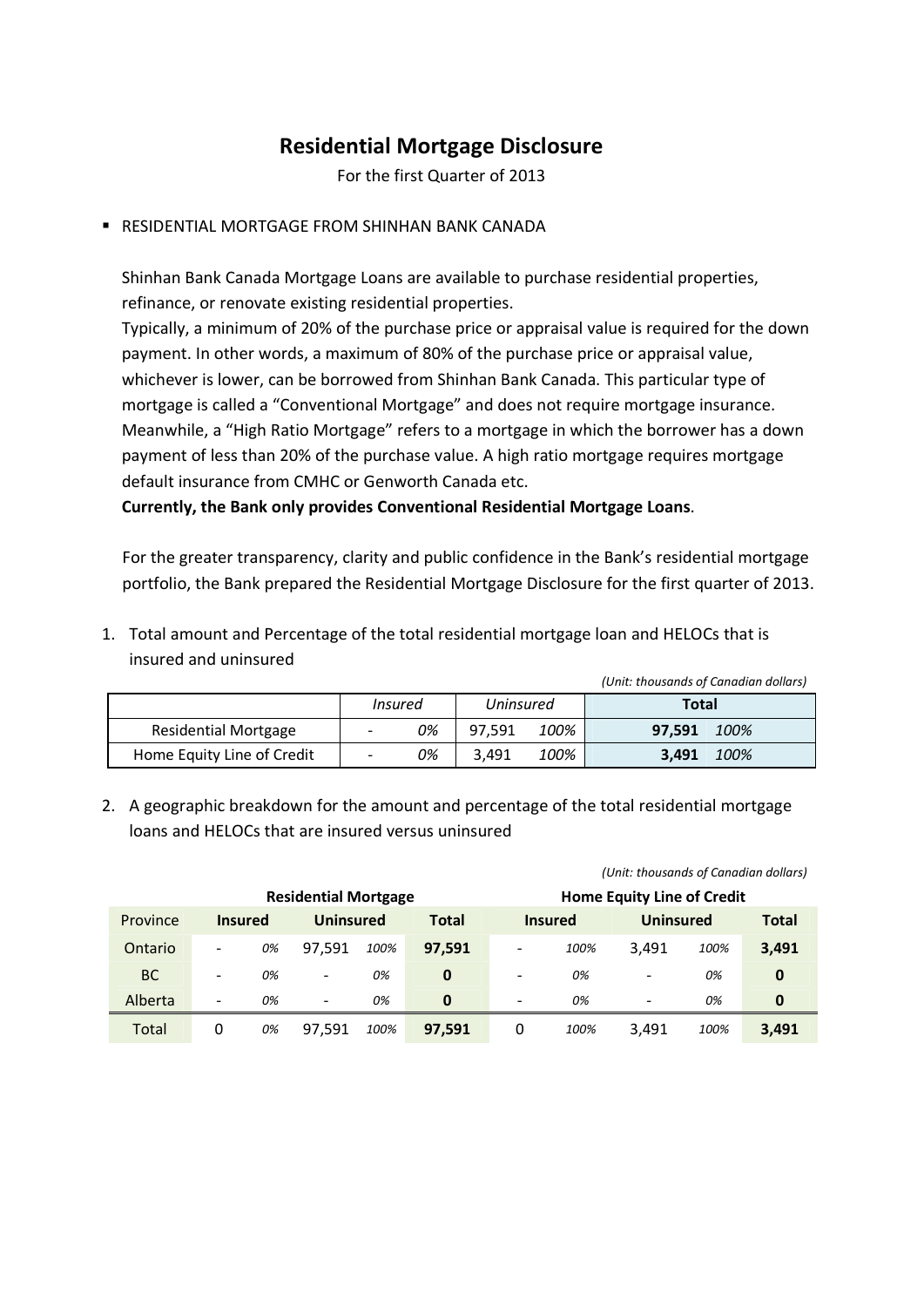3. The percentage of residential mortgages that fall within various amortization period ranges

| Amortization<br>Period        | $1 - 19$ Years           | 20 - 24 Years | 25 - 30 Years            | More than<br>30 Years | <b>Total</b> |
|-------------------------------|--------------------------|---------------|--------------------------|-----------------------|--------------|
| Canada                        | 1.99%                    | 33.44%        | 64.57%                   | 0%                    | 100.00%      |
| Other<br><b>Jurisdictions</b> | $\overline{\phantom{a}}$ | -             | $\overline{\phantom{a}}$ | -                     | -            |

Remaining Amortization as at March 31, 2013

4. Average LTV ratio for the newly originated and acquired Residential Mortgage Loan and **HELOC** 

LTV of Residential Mortgage and HELOC issued in the first quarter of 2013

| Loan Type   | Residential Mortgage LTV | Combined Loan LTV* |
|-------------|--------------------------|--------------------|
| Average (%) | 69.5%                    | 50.5%              |

*\* Combined Loan is the Residential Mortgage with HELOC both secured by the same residential property.* 

## 5. A geographical Break Down for the Average LTV